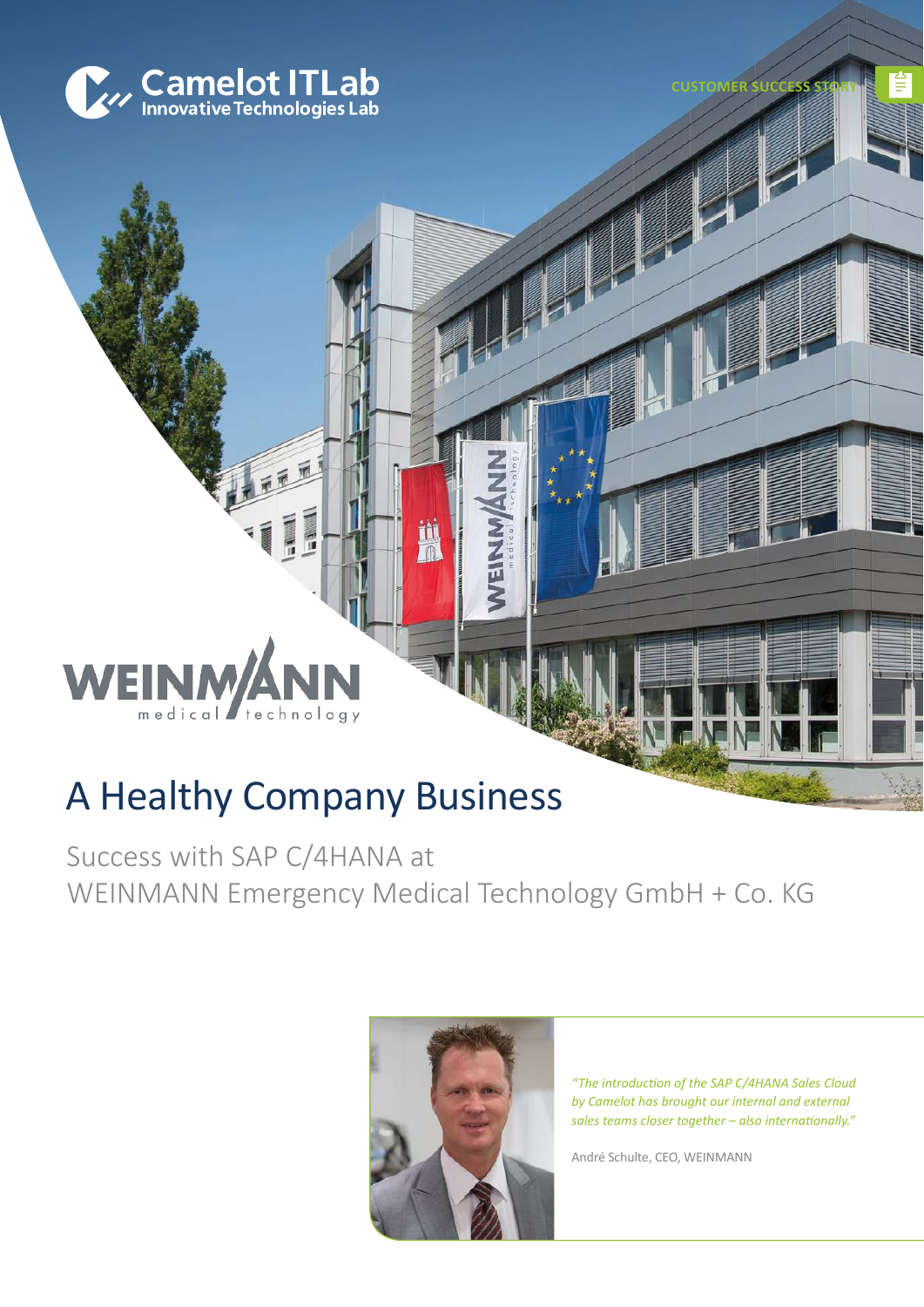# Specific requirements

**WEINMANN Emergency Medical Technology GmbH is an international provider of mobile medical emergency devices. The customers range from rescue services and hospitals to various armies worldwide. Due to the complexity of the products and the legal regulations in the field of medical technology products, customer care is of particular importance in this industry.**

**Customer support begins as early as the acquisition phase with advice on choosing the right product and continues after the sale with the provision of necessary training for commissioning and operating the products. The service process is of particular importance in the medical technology industry, where legal regulations, short response times and full transparency are required.**



### CRM implementation

After WEINMANN had made an unsatisfactory attempt to introduce a CRM system some time ago, a thorough evaluation of its own processes and the solutions available on the market was carried out for the next attempt. The aim was, among other things, to link the external sales force, which until then had operated largely without system support, more closely with the internal sales force and the service areas. This was to be achieved with a future-oriented, flexible platform that can keep pace with the increasingly faster developments on the market.

Camelot ITLab was able to convince WEINMANN with the Sales and Service Cloud from the SAP C/4HANA portfolio combined with its process expertise. From the end of August 2018 to the end of February 2019, the first step of the implementation was successfully completed in a joint project and the C/4HANA Sales Cloud was introduced.

### International sales

Sales at WEINMANN are divided into direct and indirect sales. Above all in the international environment, end customers are often served by dealers who purchase WEINMANN equipment. This and the different legal requirements in the individual countries represent a challenge for the sales organization.

A solution was needed that could transparently map the dealer network, the end customers and the network within the industry as well as provide an overview of the various international requirements. WEINMANN also wanted to realign future marketing processes on the basis of the central CRM solution. Manual tasks should be reduced drastically and the creation of target groups was to be made easier.

One specific technical challenge was the connection of the solution to the existing abas ERP system. This connection had to be designed in such a way that several independent ERP systems could be connected in the long term. These interfaces had to be developed and tested from scratch in cooperation with WEINMANN, the abas Competence Partner and Camelot. In addition to the usual customer base and offer data, data on the customer's training status also had to be exchanged. A challenge with two fundamentally different data models.

*"Camelot ITLab understood both our technical and process-oriented requirements, which helped to ensure a successful CRM implementation."*

Karoline Aust, Product Owner IT, WEINMANN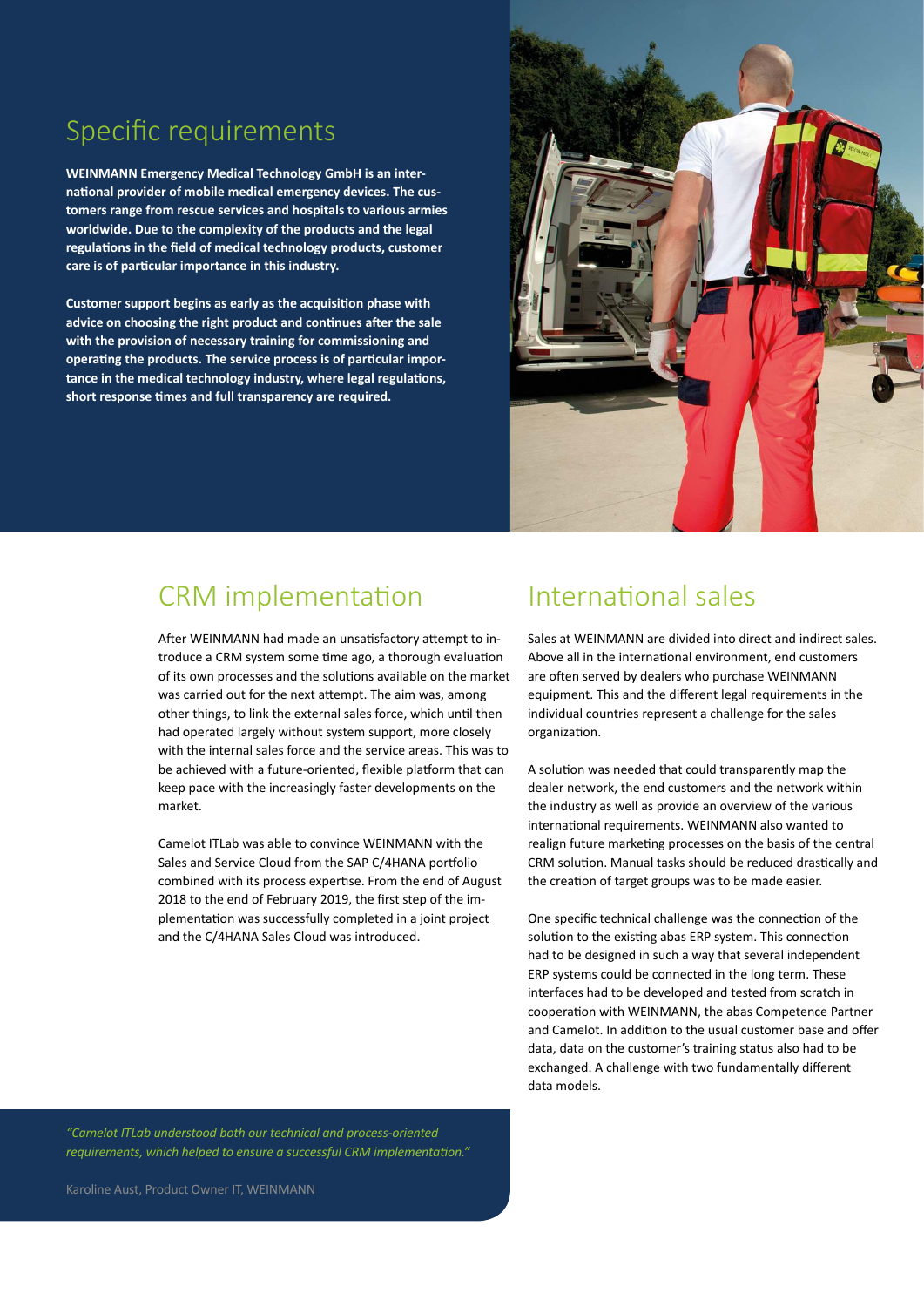



### Sales support

The sales cloud solution that was implemented was introduced pretty much in the standard version in line with the customer requirements. Only the interface solution and the segmentation requirements of the Marketing area were supported by in-house developments. Sales are supported by a standardized lead and opportunity process that is closely linked to the offer process in the ERP system. In addition to the offer and calculation documents, customer conditions are also provided in CRM. This means that external sales can always access the latest documents and information.

WEINMANN's product experts can use the new solution to plan and document customer visits. All employees involved in customer service have the opportunity to record important information about the customer and retrieve it as and when required.

# Marketing add-on

The marketing processes at WEINMANN were initially supported by the Marketing Segmentation add-on from Camelot. This is an add-on developed in cooperation with another company on the basis of the SAP Cloud platform for the standard segmentation tool of the Sales Cloud. With this solution, WEINMANN can flexibly access all data sources in the system for the purpose of segmentation, for example, to quickly send important SFCA messages to the right contact persons. With the add-on, the marketing solution in CRM could be extended with an important component for small and medium-sized companies with small marketing departments.

# Convincing results

It was possible to harmonize the various non-homogeneous communication channels within the WEINMANN sales organization thanks to the project. For the first time, internal and external sales have a common platform that provides important customer information and enables cross-departmental cooperation. The improved ability to provide information is also reflected in higher customer satisfaction.

The presentation of information on the mobile devices of the employees shortens the reaction times and prevents a loss of important information. In combination with the deep integration into the abas backend system, a solution has been created that optimally combines the advantages of the new cloud solution with the established processes of the existing ERP system.

With the new segmentation solution, the marketing department can now independently carry out target group segmentation based on all of the relevant data available in the company. The required time and effort was greatly reduced as no timeconsuming, hard-coded selections need to be made in the ERP system, as target groups can now be defined flexibly in the system.

The project established the basis for cross-divisional customer support and market development, which will be expanded in the coming months by roll-outs and the introduction of additional service functions.